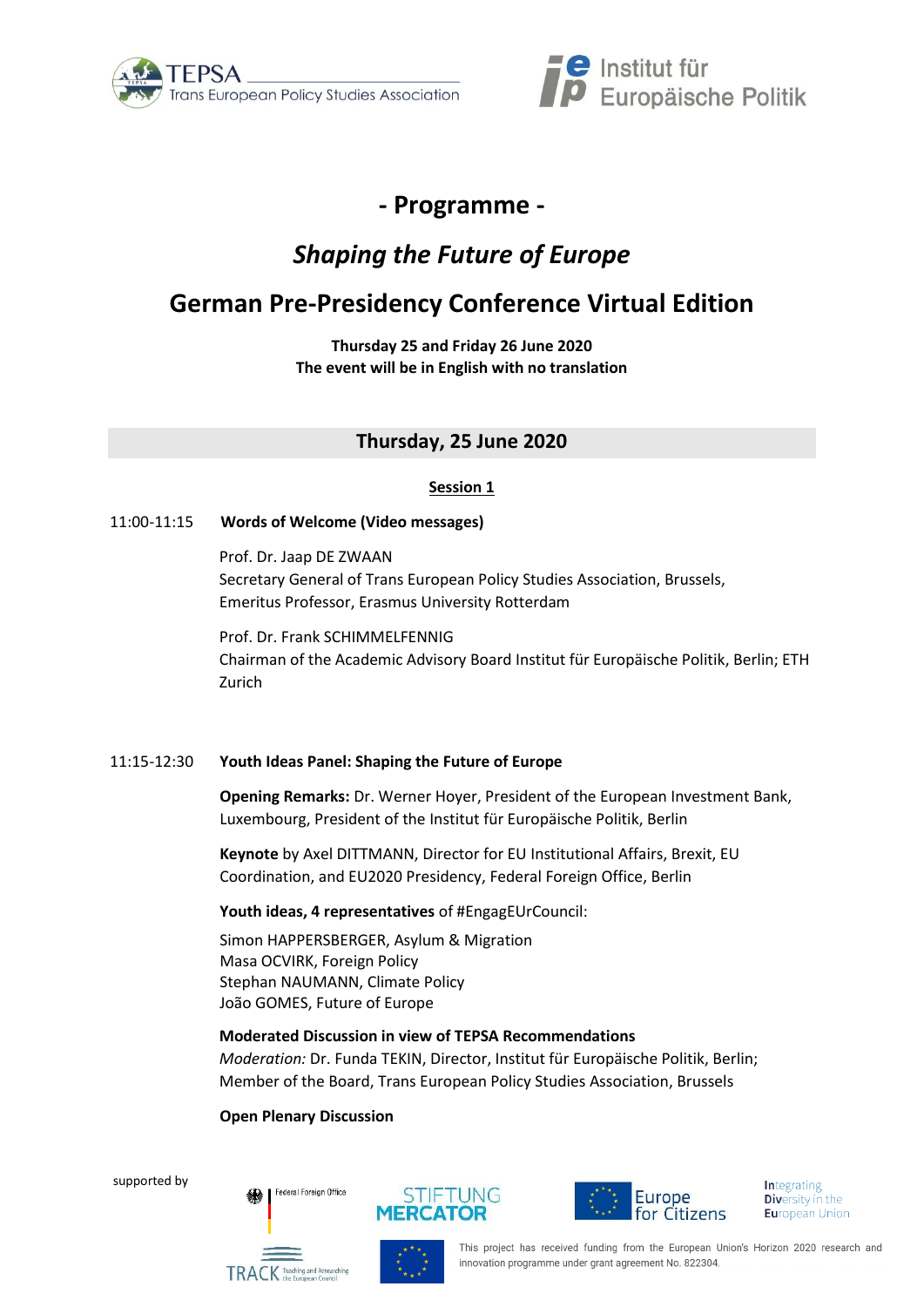



#### 14:00-15:00 **Session 2: The EU's differentiated future after Brexit**

Axel DITTMANN, Director for EU Institutional Affairs, Brexit, EU Coordination, and EU2020 Presidency, Federal Foreign Office, Berlin

Prof. Dr. Brigid LAFFAN, Director, Robert Schuman Centre for Advanced Studies, European University Institute, Florence

Prof. Dr. Frank SCHIMMELFENNIG, Center for Comparative and international Studies, ETH Zurich

Dr. Funda TEKIN, Director, Institut für Europäische Politik, Berlin

*Moderation:* Dr. Christian FROMMELT, Director, Liechtenstein Institute, Bendern

#### 16:30-17:30 **Session 3: Roundtable discussions (parallel sessions)**

#### **Migration and Asylum**

Stephan MAYER, Parliamentary State Secretary to the Federal Minister of the Interior, Building and Community, Berlin

Prof. Dr. Jaap DE ZWAAN, Emeritus Professor, Erasmus University Rotterdam

Prof. Dr. Adriaan SCHOUT, Clingendael Netherlands Institute of International Relations / Radboud University, Nijmegen

Prof. Dr. Florian TRAUNER, Institute for European Studies, Vrije Universiteit, Brussels

*Moderation:* Dr. Vittoria MEISSNER, Institut für Europäische Politik, Berlin

supported by

Federal Enreign Office







**Integrating Diversity in the European Union** 

This project has received funding from the European Union's Horizon 2020 research and innovation programme under grant agreement No. 822304.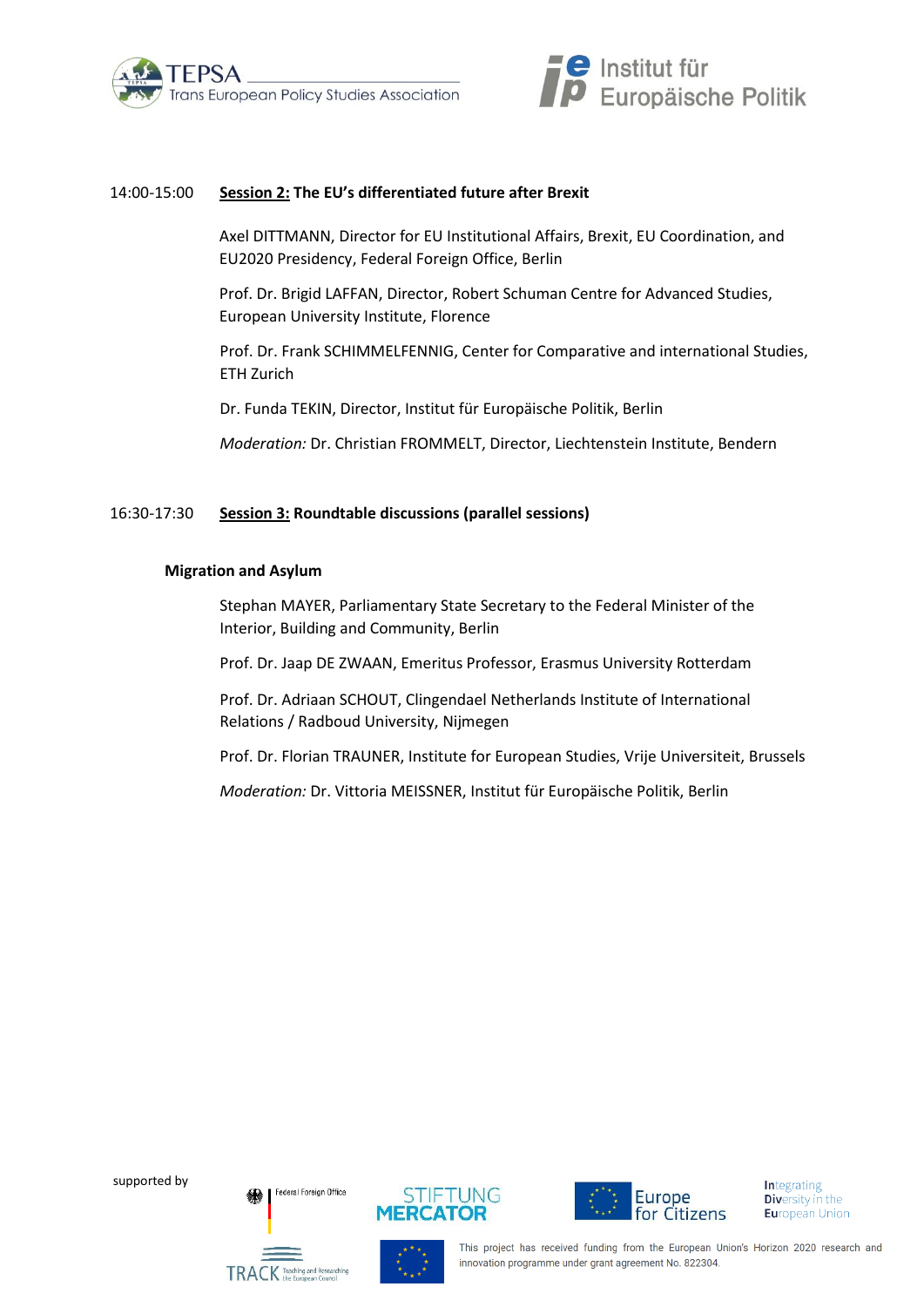



## **Enlargement and Neighbourhood Policy**

Prof. Dr. Danijela JAĆIMOVIĆ, Faculty of Economics, University of Montenegro, Podgorica

Edgar GANSEN, Head of Division EU External Policies incl. EU-Enlargement, Federal Foreign Office, Berlin

Dr. Ilke TOYGÜR, Elcano Royal Institute, Madrid

*Discussant:* Prof. Dr. Giorgi KHISHTOVANI, Research Director, PMC Research Center, Tbilisi

*Discussant:* Dr. Yuriy YAKYMENKO, President, Razumkov Centre, Kyiv

*Moderation:* Dr. Katrin BÖTTGER, Director, Institut für Europäische Politik, Berlin

### **European Green Deal**

Univ.-Prof. Dr. Christian CALLIESS, LL.M. Eur, Free University Berlin

Sabine NALLINGER, Managing Director, Foundation 2° – German Businesses for Climate Protection, Berlin

Dr. Karsten SACH, Director-General, International and European Policy, Climate Policy, Federal Ministry for Environment, Nature Conservation and Nuclear Safety, Berlin

Prof. Dr. Gaby UMBACH, European University Institute, Florence

*Moderation:* Univ.-Prof. Dr. Johannes POLLAK, Webster Vienna Private University

## **Friday, 26 June 2020**

## 9:30-09:35 **Words of Welcome (Video message)**

Univ.-Prof. Dr. Johannes POLLAK Chairman of the Executive Board of the Institut für Europäische Politik, Berlin; Webster Vienna Private University

supported by

Federal Foreign Office





**Integrating Diversity in the European Union** 

This project has received funding from the European Union's Horizon 2020 research and innovation programme under grant agreement No. 822304.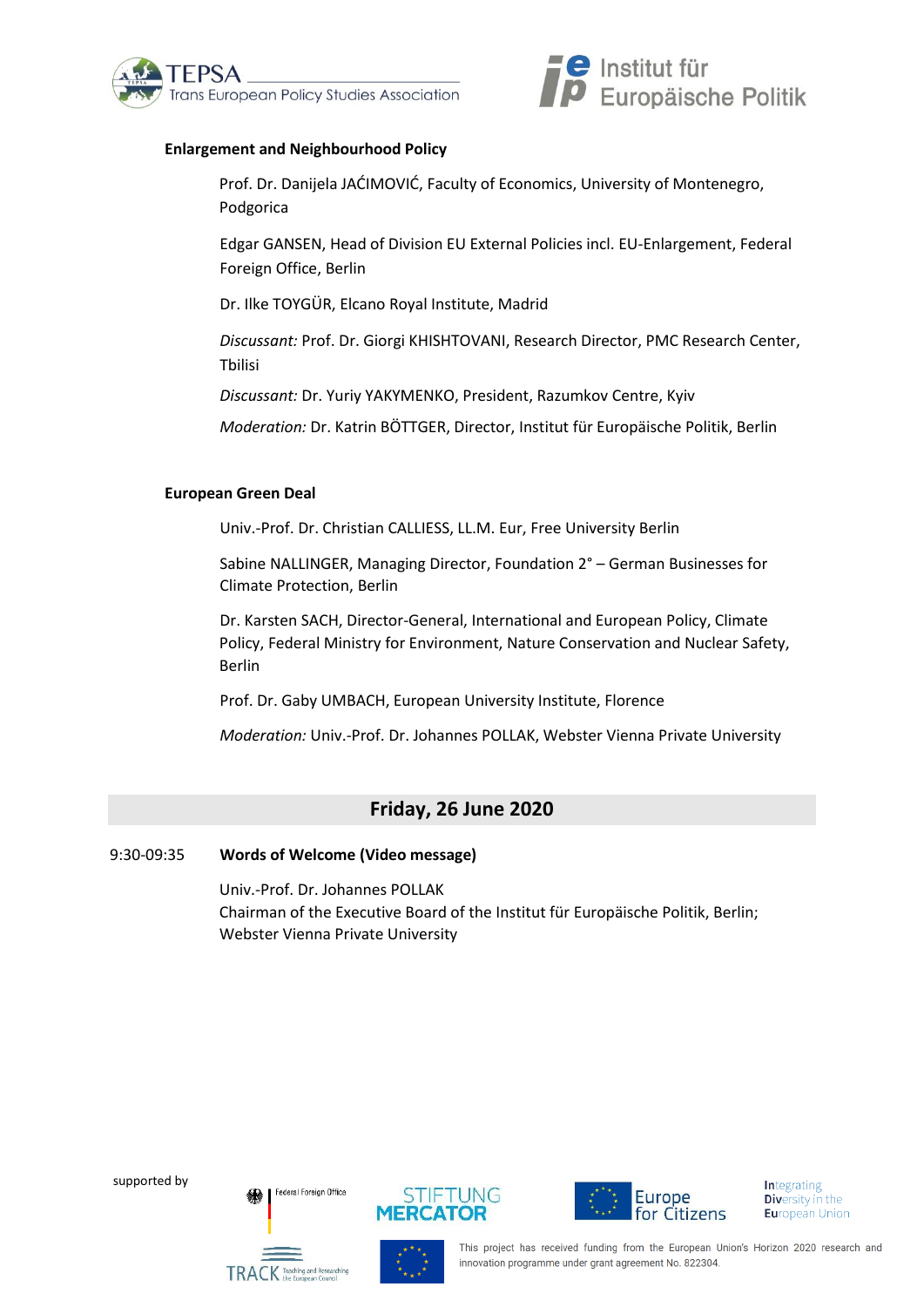



## 9:35-10:30 **Session 4: Must the EU "learn to speak the language of power"?**

Prof. Dr. Stefan FRÖHLICH, Institute of Political Science, University of Erlangen-Nuremberg

Sebastian GROTH, Director for Policy Planning, Federal Foreign Office, Berlin

Dr. Nicoletta PIROZZI, Istituto Affari Internazionali, Rome

Moderation: Prof. Dr. Senem AYDIN-DÜZGIT, Istanbul Policy Center, Faculty of Arts & Social Sciences, Sabanci University, Istanbul

#### 11:30-12:30 **Session 5: Roundtable discussions (parallel sessions)**

#### **Institutional Reforms in Times of Crisis Management**

Dr. Katrin AUEL, Institute for Advanced Studies Vienna

Gaby BISCHOFF, Member of the European Parliament, Brussels

Jim CLOOS, Deputy Director-General of the General Secretariat of the Council of the European Union, Brussels

Prof. Dr. Wolfgang WESSELS, Center for Studies in Turkey and the European Union, University of Cologne

*Moderation*: Prof. Dr. Michael KAEDING, Department of Political Science, University of Duisburg-Essen

#### **European Social Cohesion and Social Security**

Prof. Dr. Iain BEGG, European Institute, London School of Economics and Political Science

Dr. Hrvoje BUTKOVIĆ, Institute for Development and International Relations, Zagreb

Prof. Dr. Miriam HARTLAPP, Center for Comparative Politics of Germany and France, Free University, Berlin

Dr. Rolf SCHMACHTENBERG, State Secretary at the Federal Ministry of Labour and Social Affairs, Berlin

*Moderation*: Pola SCHNEEMELCHER, Economist, Paris

supported by



Federal Enreign Office





**Integrating Diversity in the European Union**